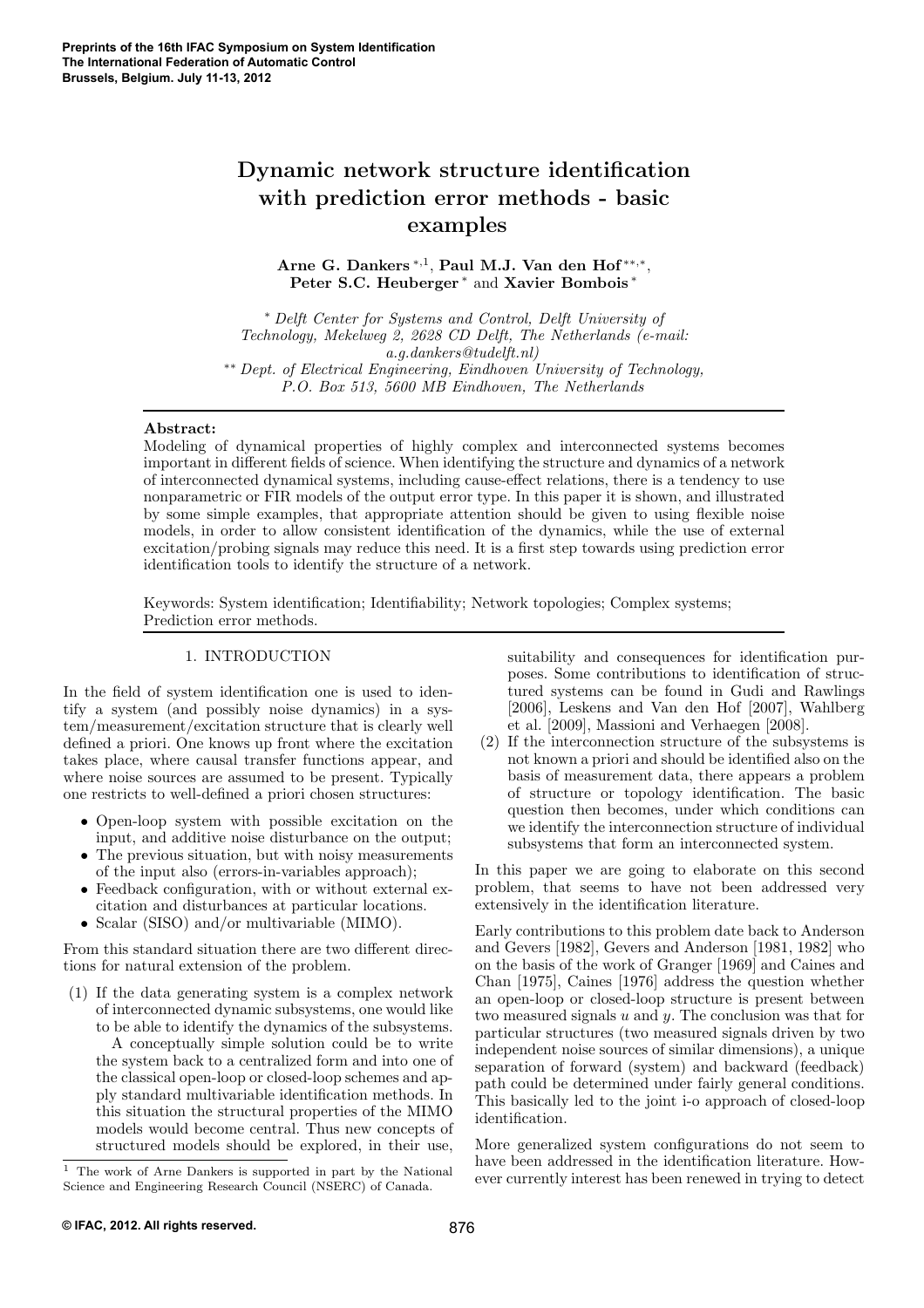the topology of more complex networks based on measurements of the system (Friedman et al. [2010], Yuan et al. [2010], Sanandaji et al. [2011], Materassi and Innocenti [2010], Materassi et al. [2011] among many others).

In these papers the data generating system is assumed to be described by a node-and-link style of network, as shown in Fig. 1. The goal is to recover the topology using only time records of the variables  $w_i, i = 1, \ldots, L$ . The output of each node is:

$$
w_i = \sum_{\substack{j=1 \ j \neq i}}^L G_{ij}(q, \theta) w_j + v_i \tag{1}
$$

where  $v_i$  a (stochastic) noise disturbance.

$$
\begin{pmatrix} n_1 \\ n_2 \end{pmatrix} \begin{pmatrix} n_3 \\ n_4 \end{pmatrix}
$$

Fig. 1. Node-and-link style network used in topology identification. Each node  $n_i$  represents a signal  $w_i$ , and arrows represent causal (dynamic) relationships.

Most often nonparametric or FIR output error models are used to model the dynamics of the links  $G_{ij}(q, \theta)$ Friedman et al. [2010], Yuan et al. [2010], Sanandaji et al. [2011], Materassi and Innocenti [2010], Materassi et al. [2011]. Materassi and Innocenti [2010] identify a tree-based structure, where in each node an additive noise disturbance is present, and only passive data is taken from the network. Non-causal Wiener filters determine the dynamic components in the tree structure. This work is extended in Innocenti and Materassi [2008], Materassi et al. [2011] towards a more general interconnection structure, and to the use of causal Wiener filters as models. In Sanandaji et al. [2011] a similar structure is considered but FIR models are employed. Sometimes there are assumptions on the presence of external excitation at each node, and the possibility to perform experiments (Timme [2007]).

In this paper we will consider a prediction-error approach to detect the interconnection structure of a dynamical network. The approach will be illustrated using some basic examples. The sensitivity of the approach to the presence of noise sources will also be investigated.

In Section 2 we will sketch the identification approach, in Sections 3 and 4 we will show some of its consequences for a cascaded system topology. In Section 5 a closed loop structure will be discussed. Some discussion on the benefits of external excitation signals will follow in Section 6.

## 2. IDENTIFICATION SETUP

Consider a data generating system which is a network of nodes as shown in Fig. 1. The output of node  $i$  is:

$$
w_i = \sum_{\substack{j=1 \ j \neq i}}^{L} G_{ij}^0(q) w_j + v_i.
$$
 (2)

with  $v_i$  a stochastic noise disturbance, determined by

$$
v_i(t) = H_i^0(q)e_i(t)
$$

where for every  $i = 1, ..., L$ ,  $H_i^0$  is a monic stable filter with a stable inverse,  $e_i$  is a white noise process, and  $e_i$  and  $e_j$  are independent for  $i \neq j$ . The variance of  $v_i$  is denoted  $\sigma_{v_i}^2$ .

The structure of a network is considered as the interconnections between the subsystems of the network. Since the measurements are assumed to have been taken at the outputs of the subsystems, detecting the structure is equivalent to detecting non-zero dynamics between the measurements. If it is decided in some manner that the transfer function from variable  $w_j$  to variable  $w_i$  is zero, then the conclusion is that there is no connection between these two nodes, implicitly identifying the topology.

The dynamics will be estimated using the prediction-error method. The one-step ahead predictor is (Ljung [1999]):

$$
\hat{w}_i(t|t-1,\theta) = H_i^{-1}(q,\theta) \left( \sum_{\substack{j=1 \ j \neq i}}^L G_{ij}(q,\theta) w_j \right) + (1 - H_i^{-1}(q,\theta)) w_i.
$$
 (3)

The prediction error is defined as the difference between the measured output and the predictor output:

$$
\varepsilon(t,\theta) = w_i(t) - \hat{w}_i(t|t-1,\theta).
$$

When adopting a standard least squares identification criterion, under weak assumptions the parameter estimate converges to the minimizing argument  $\theta^*$  of  $\bar{V}_i$ , where,

$$
\bar{V}_i(\theta) = \lim_{N \to \infty} \frac{1}{N} \sum_{t=0}^{N-1} E[\varepsilon_i(t,\theta)^2].
$$
 (4)

Our investigation will consist of studying some very simple networks, and studying what the effects of certain assumptions are on the ability of the proposed method to recover the network topology. The first simple network considered will be an open-loop cascaded network. The second will be a closed loop network.

# *2.1 Wiener Filter Approach*

In Materassi et al. [2011] this problem has been analyzed on the basis of (causal) Wiener filter estimates of the transfers functions  $G_{ij}$ .

The optimal causal Wiener filter  $W(z)$  that estimates the transfer function between  $u$  and  $y$  is defined by the so called Wiener-Hopf equations (Benesty [2008]):

$$
R_{uy}(\tau) = \sum_{t=0}^{\infty} w(t) R_y(\tau - k), \quad \tau = 0, 1, 2, \dots,
$$

where  $R_{uy}$  and  $R_y$  are the cross-correlation between u and y and the autocorrelation of y respectively.

In the appendix it is shown that in the prediction-error framework the optimal causal Wiener filter is equivalent to the asymptotically optimal FIR model estimate, with the model order tending to infinity. We will proceed using the prediction error framework, and the analysis tools available in this framework, but all the results apply to the causal Wiener filter approach as well.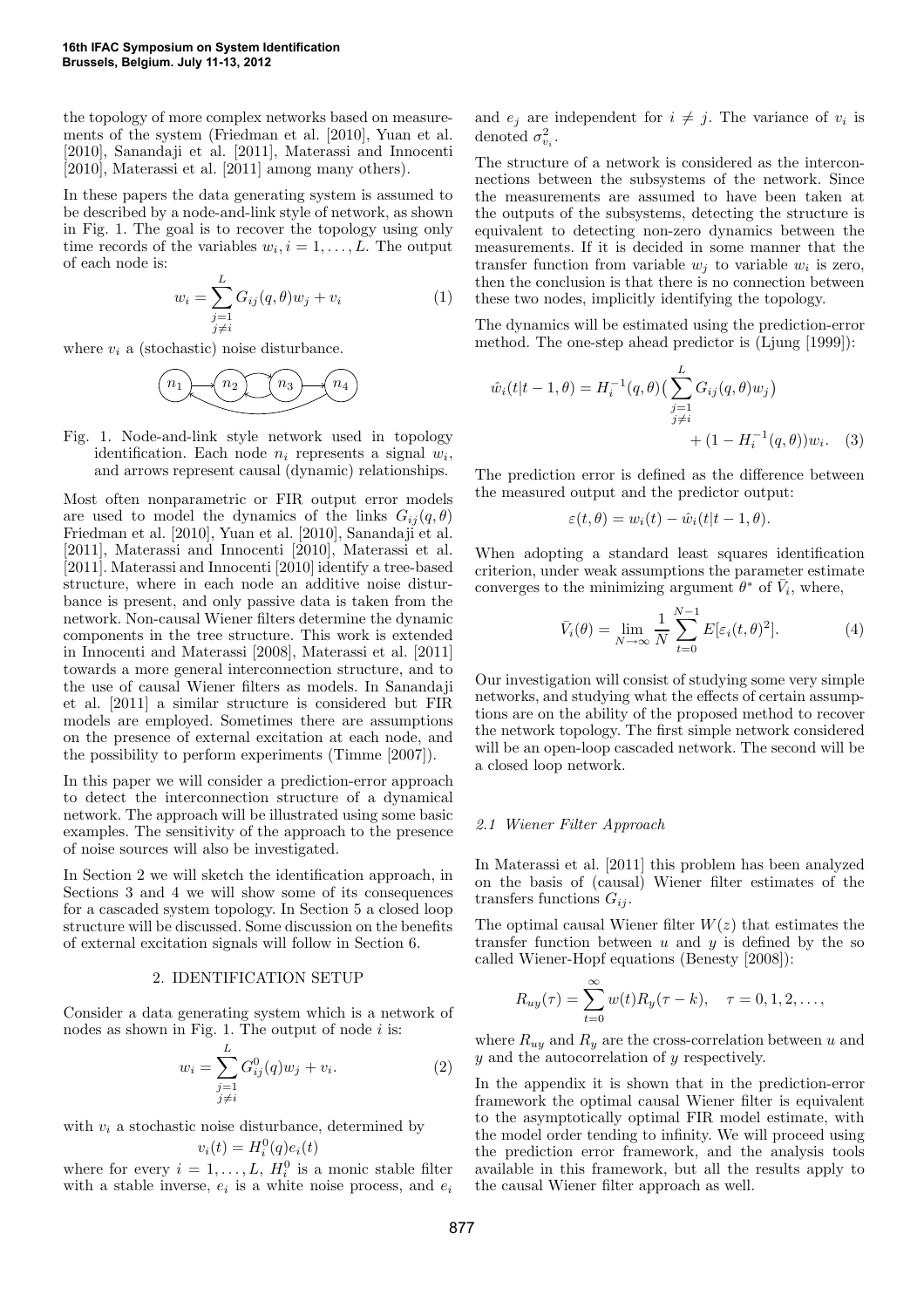### 3. A OPEN-LOOP CASCADE EXAMPLE - OUTPUT ERROR MODELS

Consider a data generating system to be composed of a concatenation of two systems, according to:

$$
w_1 = G_{1r}^0 r + v_1 \tag{5}
$$

$$
w_2 = G_{21}^0 w_1 + v_2, \tag{6}
$$

with  $G_{1r}^0$ ,  $G_{21}^0$  proper transfer functions.

$$
r \rightarrow G_{1r}^{0} \rightarrow \bigoplus^{w_1} G_{21}^{0} \rightarrow \bigoplus^{w_2} \xrightarrow{w_2}
$$

Fig. 2. Cascade system with measured signals in red.

We will identify this system, but without any a priori information on its structure. We will only use the information that we have 3 measured signals  $w_1, w_2, r$ , with r being persistently exciting of a sufficiently high order.

In this section, we will focus our attention to identifying the dynamics between measurement  $w_1$  as the output, and measurements  $w_2$  and r as the inputs using the Output-Error (OE) model structure. For this model structure  $H_i(\theta)$  in (3) is equal to 1, resulting in the predictor

$$
\hat{w}_1(t|t-1,\theta) = G_{12}(q,\theta)w_2 + G_{1r}(q,\theta)r.
$$
 (7)

Both  $w_2$  and r are included as inputs since it is not known a priori that  $w_2$  in fact does not causally affect  $w_1$ . Since we are using a causal predictor, we expect the estimated  $G_{12}(q, \theta)$  between  $w_1$  and  $w_2$  to be zero, and  $G_{1r}(q, \theta)$ between  $w_1$  and r to be non zero.

From Section 2 the asymptotical estimates of  $G_{12}(q, \theta)$  and  $G_{1r}(\theta)$  are determined by the minimizing argument of (4). Using (7) the expression for the prediction error is

$$
\varepsilon_1(t,\theta) = w_1(t) - \hat{w}_1(t|t-1,\theta) \n= w_1(t) - G_{12}(\theta)w_2(t) - G_{1r}(\theta)r(t) \n= (G_{1r}^0 - G_{12}(\theta)G_{21}^0G_{1r}^0 - G_{1r}(\theta))r(t) \n+ (1 - G_{12}(\theta)G_{21}^0)H_1^0e_1(t) - G_{12}(\theta)H_2^0e_2(t)
$$
\n(8)

Using (8) and Parseval's theorem the identification criterion (4) can be expressed as

$$
\bar{V}(\theta) = \frac{1}{2\pi} \int_{-\pi}^{\pi} \left| G_{1r}^{0}(e^{i\omega}) - G_{12}(e^{i\omega}, \theta) G_{21}^{0}(e^{i\omega}) G_{1r}^{0}(e^{i\omega}) - G_{1r}(e^{i\omega}, \theta) \right|^{2} \Phi_{r}(\omega) \n+ \left| (1 - G_{12}(e^{i\omega}, \theta) G_{21}^{0}(e^{i\omega})) H_{1}^{0}(e^{i\omega}) \right|^{2} \sigma_{e_{1}}^{2} \n+ \left| G_{12}(e^{i\omega}, \theta) H_{2}^{0}(e^{i\omega}) \right|^{2} \sigma_{e_{2}}^{2} d\omega, \tag{9}
$$

where  $\Phi_r$  is the power spectral density of r and  $\sigma_{e_1}^2$  and  $\sigma_{e_2}^2$  are the variances of the noise terms  $e_1$  and  $e_2$ .

Note that  $\bar{V}(\theta)$  is a sum of three positive terms. This separation into three terms is possible due to the assumption that  $r$ ,  $e_1$  and  $e_2$  are independent.

Next we will consider three different cases:

- $G_{1r}^0$ ,  $G_{21}^0$  are strictly proper and  $v_1$ ,  $v_2$  are white.
- $G_{1r}^{0^r}$ ,  $G_{21}^{0^{\dagger}}$  are strictly proper and  $v_1$ ,  $v_2$  are colored.
- $G_{1r}^{0^{\prime\prime}}$ ,  $G_{21}^{0^{\prime}}$  are not strictly proper and  $v_1$ ,  $v_2$  are white.

# 3.1 *Case 1:*  $G_{1r}^0$ ,  $G_{21}^0$  *strictly proper and*  $v_1$ ,  $v_2$  *white*

In this case  $H_1 = H_2 = 1$ . Since  $G_{21}^0(q)$  is strictly proper, the smallest value the  $e_1$ -dependent term in  $(9)$  can achieve is 1. The smallest value the r and  $e_2$ -dependent terms can achieve is 0. Each term achieves its minimum when

$$
G_{12}(\theta^*) = 0\tag{10}
$$

$$
G_{1r}(\theta^*) = G_1 \tag{11}
$$

provided that these choices are present in the considered model set, and provided that  $\sigma_{v_1}^2$ ,  $\sigma_{v_2}^2 > 0$ .

If  $\sigma_{v_1}^2 = \sigma_{v_2}^2 = 0$ , then we have the situation that  $G_{1r}(\theta) = G_{1r}^{0} - G_{12}(\theta)G_{21}^{0}G_{1r}^{0}$  minimizes (9), and  $G_{12}(\theta)$ is free. In other words, non-unique estimates are obtained.

Considering all possible situations of values of  $\sigma_{v_1}, \sigma_{v_2}$  we obtain the results as indicated in the following table:

| $\sigma_{\eta}$ |  |                                                              |
|-----------------|--|--------------------------------------------------------------|
| $G_{12}$        |  | non-unique<br>$G_{1r}^{0} G_{1r}^{0} G_{1r}^{0} $ non-unique |

Table 1.Asymptotic results in Case 1 (strictly proper transfers and white noises).

We can conclude that as long as one of the two noise sources is present, the dynamics is consistently estimated, and the correct structure is identified.

3.2 *Case 2:*  $G_{1r}^0$ ,  $G_{21}^0$  *strictly proper and*  $v_1$ *,*  $v_2$  *colored* 

In this case  $H_1^0$  and  $H_2^0$  are not equal to 1. When minimizing the power of  $(9)$   $(9)$ , the  $e_1$ -dependent term is not necessarily minimized for  $G_{12}(\theta^*)=0$ .

Here,  $G_{12}(\theta^*)$  will be such that it minimizes the sum of the two noise terms, and  $G_{1r}(\theta^*)$  is then adjusted to equate the first term to 0. As a result  $G_{12}(\theta^*)$  will be dependent on the relation between the noise powers  $\sigma_{v_1}^2$  and  $\sigma_{v_2}^2$ . Therefore it will generally be not consistent. The estimate becomes consistent though if  $\sigma_{v_1}^2 = 0$ , since then the  $e_2$ -dependent term will force  $G_{12}(\hat{\theta})$  to become 0.

| $\sigma_{v_1}$     |  |                                               |
|--------------------|--|-----------------------------------------------|
| $\sigma_{v_2}$     |  |                                               |
|                    |  | $G_{12}(\theta^*)$ biased biased 0 non-unique |
| $G_{1r}(\theta^*)$ |  | biased biased $ G_{1r}^0 $ non-unique         |

Table 2. Asymptotic results in Case 2 (strictly proper transfers and colored noises).

As a conclusion we can observe that in general the estimation results will be biased, which will limit the determination of the topology. Only in the situation of absence of the noise source  $v_1$ , the structure is correctly retrieved.

3.3 Case 3:  $G_{1r}^0$ ,  $G_{21}^0$  not strictly proper and  $v_1$ ,  $v_2$  white

In this case again  $H_1^0 = H_2^0 = 1$ . If  $G_{21}^0$  is not strictly proper, then a choice  $G_{12}(\vec{\theta}^*) = (G_{21}^0)^{-1}$  would actually allow the  $e_1$ -dependent term in (9) to become 0. However since  $G_{12}(\theta)$  appears also in the e<sub>2</sub>-term, the estimate  $G_{12}(\hat{\theta})$  will generally be biased, and dependent on the relation between the two noise powers of  $e_1$  and  $e_2$ .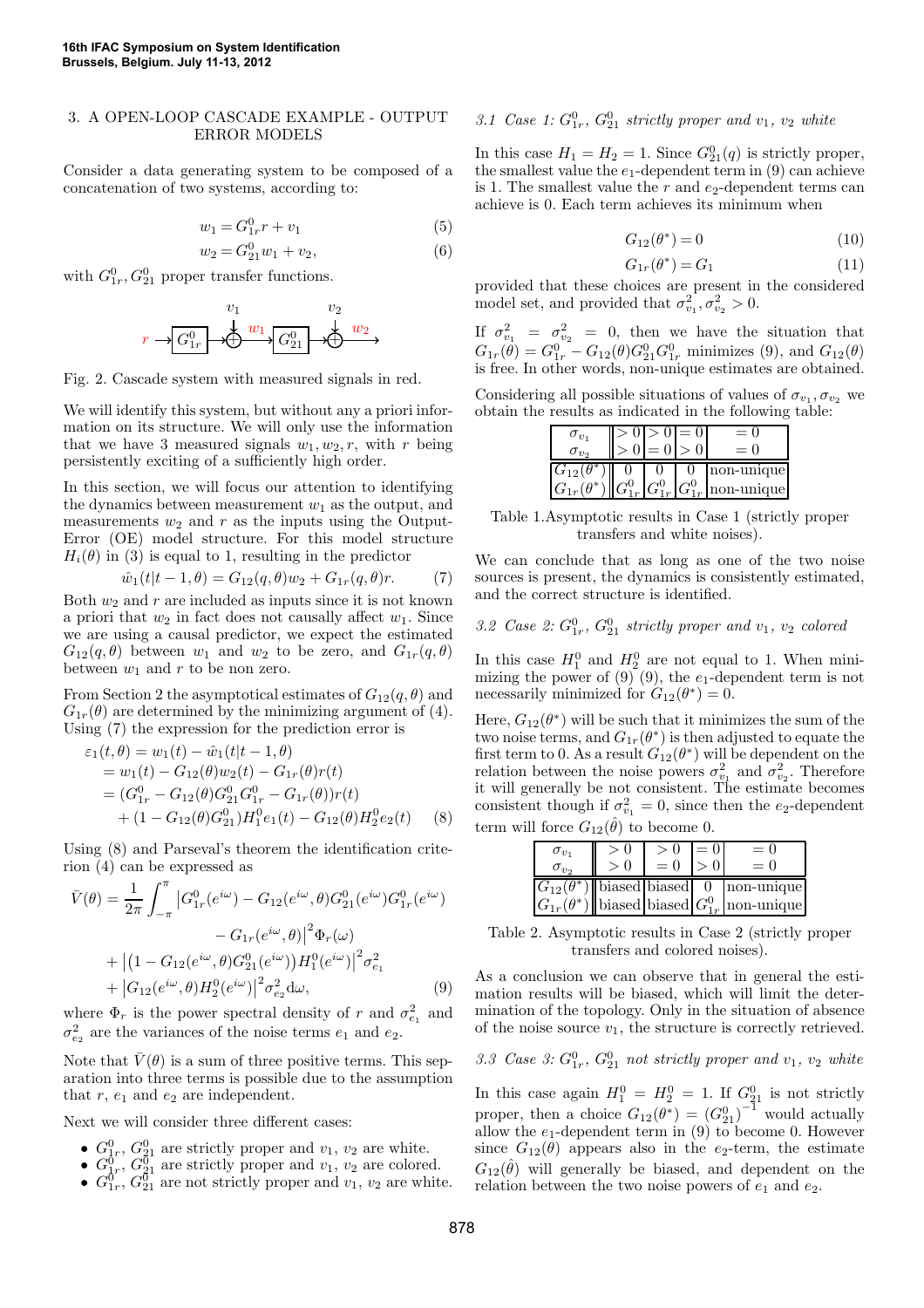| $\sigma_{v_1}$<br>$\sigma_{v_2}$ |                               |  |                          |
|----------------------------------|-------------------------------|--|--------------------------|
| $ G_{12}(\theta^*)$<br>$G_{1r}$  | biased $(G_{21}^0)$<br>biased |  | non-unique<br>non-unique |

Table 3. Asymptotic results in Case 3 (proper transfers and white noises).

We can conclude that in general the estimation results will be biased, which will limit the determination of the correct topology. Only in the situation of absence of the noise source  $e_1$ , the structure is correctly retrieved.

# *3.4 Discussion*

This example shows that the correct structure can be retrieved from the measured signals, in the situation that the dynamic links are strictly proper, and the noise is white (i.e. the noise is correctly modeled with an OE model). In the prediction error framework, this latter condition is formulated as: the system should be included in the model set. Whereas in classical open-loop system identification it is possible to consistently identify plant transfers with output error models, even if the measured signals are disturbed by colored noises, apparently this property disappears in the structure identification problem.

## 4. A OPEN-LOOP CASCADE EXAMPLE - PARAMETERIZED NOISE MODELS

A partial remedy to the problem indicated in the previous section is the inclusion of appropriate noise models in the considered model structure, leading to the prediction error

$$
\varepsilon_1(t,\theta) = H_1(\theta)^{-1} \left[ (G_{1r}^0 - G_{12}(\theta) G_{21}^0 G_{1r}^0 - G_{1r}(\theta)) r(\pm 2) + (1 - G_{12}(\theta) G_{21}^0) H_1^0 e_1 - G_{12}(\theta) H_2^0 e_2 \right].
$$

Consider the same three cases as in the previous section.

# 4.1 *Case 1:*  $G_{1r}^0$ ,  $G_{21}^0$  *strictly proper and*  $v_1$ ,  $v_2$  *white*

By looking at (12) we can see that the smallest value the  $e_1$ -dependent term in  $\bar{V}(\theta)$  can achieve is  $\sigma_{e_1}^2$ . This minimum is achieved when  $H_1(\theta) = 1 - G_{12}(\theta) G_{21}^{0}$ .

When  $\sigma_{e_2} \neq 0$ ,  $G_{12}(\theta)$  is forced to zero by the  $e_2$ -dependent term in  $\tilde{V}(\theta)$ .

However, when  $\sigma_{e_2}^2 = 0$ , we have

$$
H_1(\theta) = 1 - G_{12}(\theta)G_{21}^0
$$
  
\n
$$
G_{1r}(\theta) = G_{1r}^0 - G_{12}(\theta)G_{21}^0G_{1r}^0,
$$

where  $G_{12}(\theta)$  is free. The results are tallied in Table 4.

| $\sigma_{v_1}$<br>$\sigma_{v}$ | $= 0$      | $= 0$<br>$= 0$                              |
|--------------------------------|------------|---------------------------------------------|
|                                | non-unique | non-unique                                  |
|                                |            | $G_{1r}^0$ non-unique $G_{1r}^0$ non-unique |

Table 4. Asymptotic results in Case 1 (strictly proper transfers and white noises) - with parameterized noise models.



Fig. 3. Example closed-loop system.

Compared to Case 1 in the previous section, it appears that adding noise models in this case actually leads to less powerful results. It seems that the extra flexibility in the model structure is a hindrance.

# 4.2 Case 2:  $G_{1r}^0$ ,  $G_{21}^0$  strictly proper and  $v_1$ ,  $v_2$  colored

The reasoning in this case is exactly the same is in Case 1, with the same results as in Table 4.

Compared to Case 2 in Section 3.2 it appears that modeling the noise is beneficial since it leads to unbiased estimates if both  $\sigma_{e_1}^2$  and  $\sigma_{e_2}^2$  are nonzero. In the other cases, there is no advantage to modeling the noise.

The results for Case 3, not strictly proper transfer functions  $G_{1r}^0$  and  $G_{21}^0$ , however stays the same as before. In this case no correct structure is identified, unless  $\sigma_{e_1}^2 = 0$ .

### *4.3 Discussion*

The results of this example show that again, the correct structure can be retrieved from the measured signals in the situation that the transfer functions are strictly proper, and the noise sources are correctly modeled. There is an exception however when the noise in the data generating system is white, the added flexibility in the model structure actually inhibits the possibility of consistent estimates. In a normal open loop system identification setting the added flexibility is not a problem, apparently this property disappears in the structure identification problem.

#### 5. A CLOSED-LOOP EXAMPLE

By adding a third interconnection to the data generating system, we can move to a closed-loop structure, as depicted in Fig. 3. The system equations only have one additional term, in comparison to the cascade example from the previous section:

$$
w_1 = G_{1r}^0 r + G_{12}^0 w_2 + v_1, \tag{13}
$$

$$
w_2 = G_{21}^0 w_1 + v_2. \tag{14}
$$

With the sensitivity function:

$$
S^0:=\frac{1}{1+G^0_{12}G^0_{21}}
$$

the system equations read:

$$
w_1 = G_{1r}^0 S^0 r + S^0 v_1 - G_{12}^0 S^0 v_2
$$
  

$$
w_2 = G_{21}^0 G_{1r}^0 S^0 r + G_{21}^0 S^0 v_1 + S^0 v_2.
$$

Using the models with parameterized noise models, the prediction error for signal  $w_1$  is: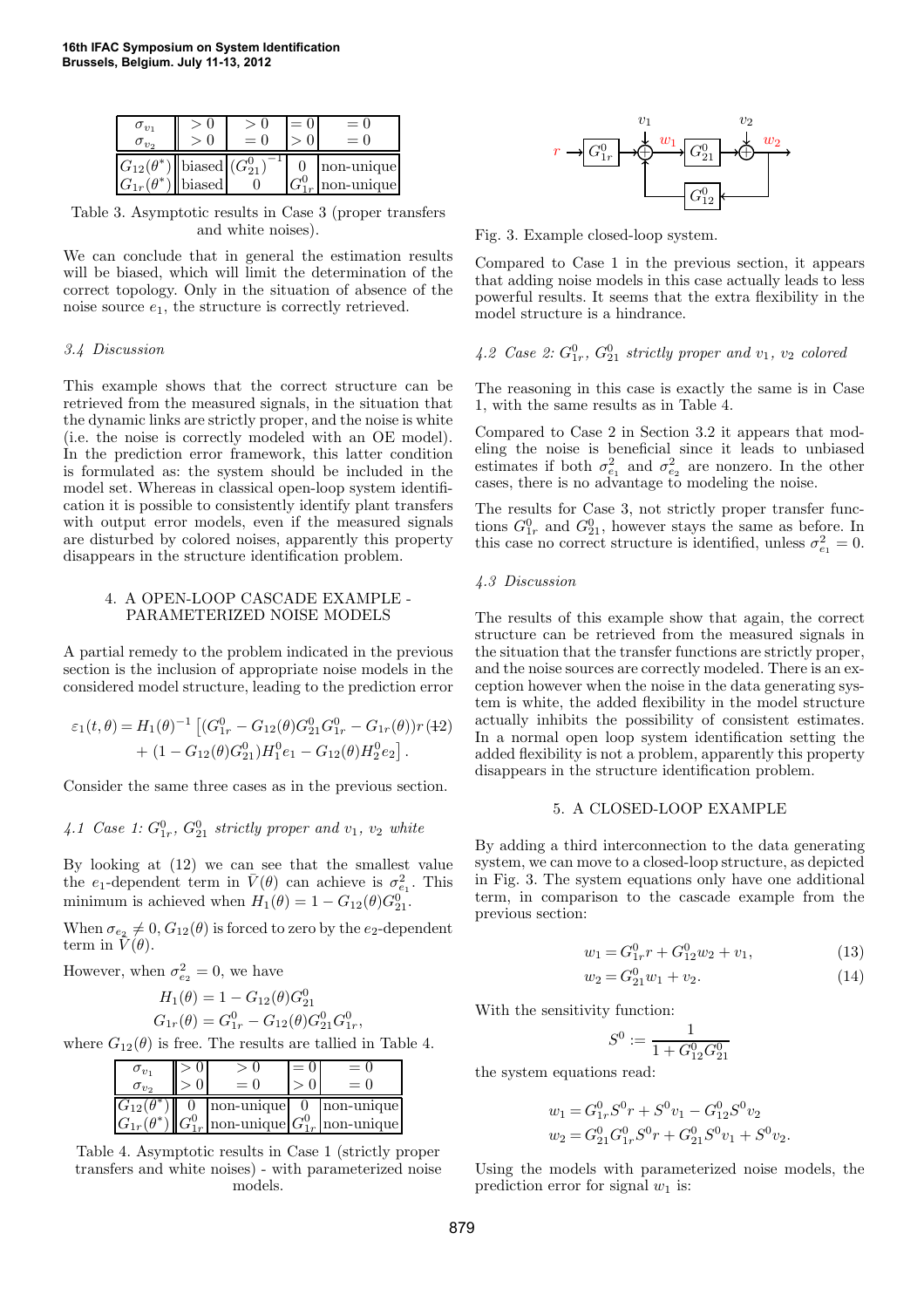$$
\varepsilon_1(t,\theta) = H_1(\theta)^{-1} \left[ w_1(t) - G_{12}(\theta)w_2(t) - G_{1r}(\theta)r(t) \right]
$$
  
=  $H_1(\theta)^{-1} \left[ (G_{1r}^0 S^0 - G_{12}(\theta)G_{21}^0 G_{1r}^0 S^0 - G_{1r}^0(\theta))r +$   
+  $S^0(1 - G_{12}(\theta)G_{21}^0)H_1^0 e_1 - S^0(G_{12}^0 + G_{12}(\theta))H_2^0 e_2 \right]$ 

For strictly proper transfers  $G_{1r}^0, G_{21}^0, G_{12}^0$  and colored noises  $v_1, v_2$  we now arrive at the following results using the same reasoning as before. If we fix  $H(\theta) = 1$  (i.e. OE model structure) then:

| $\sigma_{v_1}$<br>$\sigma_{v_2}$ | $= 0$ | $= 0$ | $= 1$<br>$= 0$                                                                                                                  |
|----------------------------------|-------|-------|---------------------------------------------------------------------------------------------------------------------------------|
|                                  |       |       | $ G_{12}(\theta^*) $ biased non-unique $-G_{12}^0$ non-unique<br>$ G_{1r}(\theta^*) $ biased non-unique $ G_{1r}^0 $ non-unique |

Table. 5 Asymptotic results in Case 2 (strictly proper transfers and colored noises) - with FIR/OE models.

If we do not fix  $H_1(\theta) = 1$  then:

| $\sigma_{v_1}$ |                                                                        |            |
|----------------|------------------------------------------------------------------------|------------|
|                | $G_{12}^0$ non-unique $-G_{12}^0$ non-unique<br>non-unique $G_{1}^{0}$ | non-unique |

Table. 6 Asymptotic results in Case 2 (strictly proper transfers and colored noises) - with parameterized noise models.

In the current situation the estimate  $G_{12}(\theta^*) = -G_{12}^0$  and  $G_{1r}(\theta^*) = G_{1r}^0$  corresponds to the correct structure. It is correctly identified in the situation that all noise sources are present, only when parameterized noise models are applied. With OE-models, a bias occurs in the estimates. A second opportunity for estimating the correct structure is when there is no noise present on the considered signal  $(\sigma_{v_1}=0).$ 

# 6. POTENTIAL BENEFIT OF EXCITATION SIGNALS

In our examples and analysis presented so far we have not made explicit use of the fact that the excitation signal  $r$ is at our disposal for probing the network. Actually in all the results presented in the previous sections,  $r$  is actually handled as just any other node signal.

However when we have an external probing signal available for probing the network, then this can provide additional information. Actually this phenomenon comes down to inserting the prior knowledge that the particular node signal only acts as input in the network and not as output.

In closed-loop identification the benefit of excitation signals is well known (Van den Hof [1998], Forssell and Ljung [1999]). It allows us to identify plant dynamics without having the necessity to model all noises correctly, through indirect methods. In a related phrase, it allows us to apply instrumental variable types of techniques, where the external excitation signals can act as external (instrumental) signals that are uncorrelated to all noise sources in the network (Gilson and Van den Hof [2005]). In order to utilize this in a network identification problem, a different model structure and a different identification criterion has to be considered.

As an example we use the closed-loop situation of Section 5, and we consider the problem of identifying the transfer  $G_{21}(\theta)$ .

Consider now the predictor

$$
\hat{w}_2(t|t-1,\theta) = G_{21}(\theta)w_1
$$

which means that we have removed the information from the excitation signal  $r$ .

The prediction error then becomes:

$$
\varepsilon_2(t,\theta) = (G_{1r}^0 G_{21}^0 S - G_{21}(\theta) G_{1r}^0 S) r ++ S(G_{21}^0 - G_{21}(\theta)) v_1 + S(1 + G_{21}(\theta) G_{12}^0) v_2.
$$

Applying an instrumental variable (IV) method for estimation now comes down to setting:

$$
\hat{\theta} = \text{sol}_{\theta} \lim_{N \to \infty} \frac{1}{N} \sum_{t=0}^{N-1} \varepsilon_2(t, \theta) r(t - k) = 0 \text{ for } k = 1, 2, 3...
$$

If r is an external excitation signal, and uncorrelated with the noise signals  $v_1, v_2$ , the solution will be determined by

$$
(G_{1r}^0G_{21}^0S-G_{21}(\hat{\theta})G_{1r}^0S)=0
$$

implying that  $G_{21}(\hat{\theta}) = G_{21}^0$ . This correct result is obtained without any modeling of the (colored) noises  $v_1$ and  $v_2$ .

It is conjectured that this mechanism can provide appropriate information for detecting the network structure, while refraining from extensive noise modeling. Results of this approach will be presented in future work.

### 7. CONCLUSIONS

In this paper we have touched upon the problem of identifying the network topology of a network of dynamical systems, using classical identification tools, i.e. prediction error methods. FIR/Output error models or equivalently causal Wiener filter models, that are often used for this purpose, are shown to lead to biased results for the dynamic transfers in the network, if the noise contributions are non-white. And biased model estimates seem to be a weak basis for detecting the network structure. A partial solution exists in the use of parameterized noise models. The results of this have been illustrated in two simple examples. This idea is further investigated in the upcoming paper Dankers et al. [2012]

Additionally the particular role of external excitation signals has been discussed, showing the opportunity to identify the network structure while circumventing parameterized noise modeling. This idea is further investigated in the upcoming paper Van den Hof et al. [2012]

The results presented here seem to be in line with the use of so-called Granger filters as presented in the recent work of Materassi et al. [2011], where use seems to be made of ARX (noise) model structures.

# APPENDIX

*Proposition 1.* Let the prediction model (3) for the ith node be the FIR predictor: